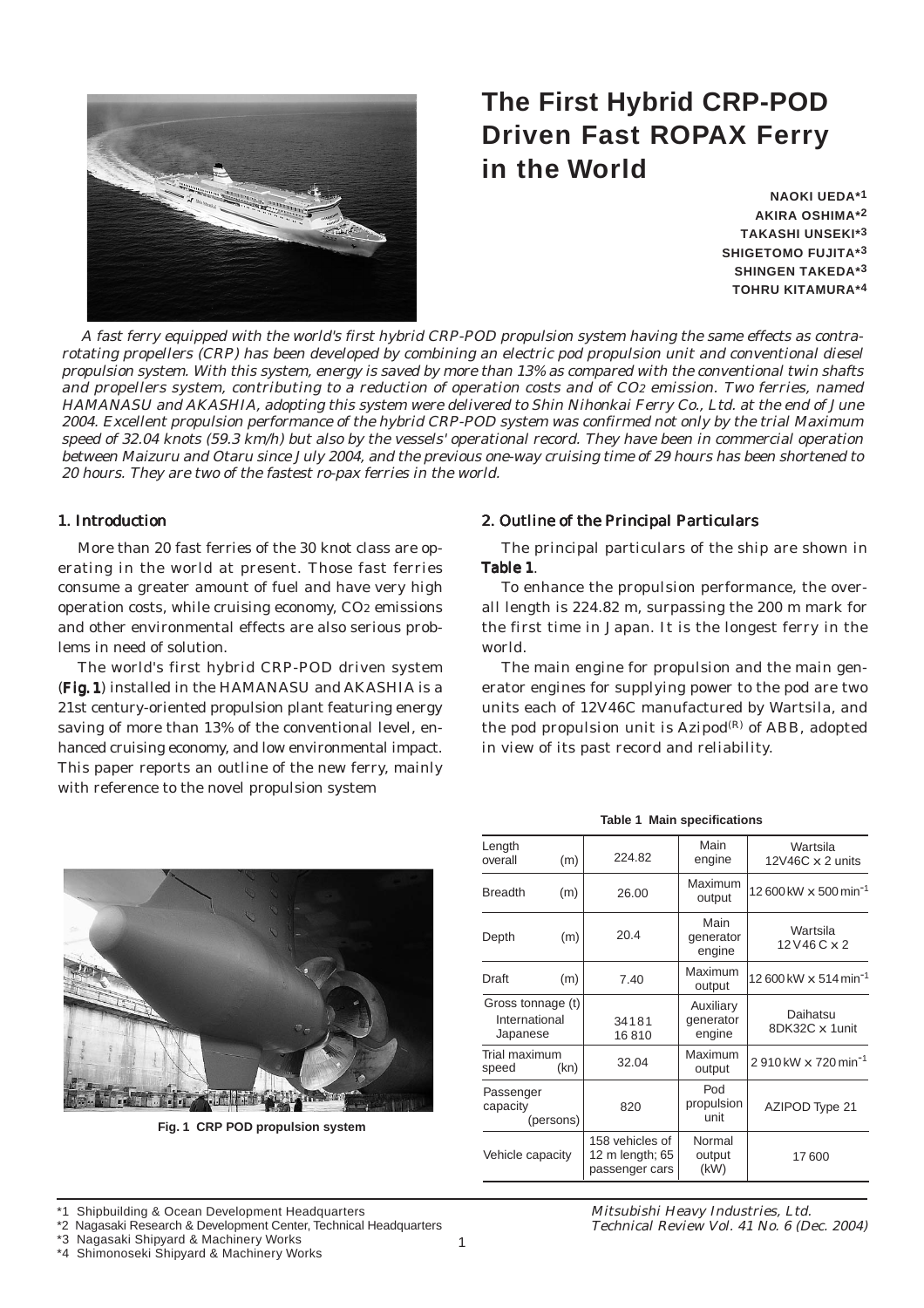### 3. History of development

The pod propulsion unit is an azimuth type one driving a propeller directly coupled with a motor by incorporating the motor in a pod unit. This propulsion unit is at the stern of the hull, and also the unit has a function of rudder due to rotation. Thanks to its 360 degree free rotation, excellent steering performance is realized in harbor and pier operations, together with powerful propulsion.

This compact system incorporating a propulsion motor in the pod was jointly developed by European electric manufacturer and shipyard in the early 1980s for ice breakers.

The pod propulsion unit, a revolutionary system in those days, has been employed in more than 70 vessels, but since it is an expensive system, it has been used mainly in cruise passenger ships so as to make the best of its features, including excellent steering performance, vibration and noise suppressing effect, and high flexibility of inboard layout.

MHI initially promoted investigation into applications of pod propulsion unit aiming at large cruise ships and LNG carriers. From around 2000, efforts have been concentrated on development of a novel propulsion plant using the pod unit as part of campaign to reinforce the competitive power of ferries and ro-ro ships which belong to the main strategic category for MHI.

As a result, it has been found that the "CRP-POD propulsion system," combining the conventional propeller propulsion system with pod propulsion, is sufficiently economical and competitive in general merchant ships.

In Europe, too, intensive studies have been made to apply the hybrid system in ferries as an application of the pod propulsion unit. In April 2002, MHI started joint research with ABB, an active manufacturer which is enthusiastically developing this concept.

## 4. Outline of hybrid CRP-pod-driven propulsion

Generally speaking, large ferries have twin shafts and propellers arranged symmetrically to the center line because propeller diameter are limited due to limitation of draft, and because plural independent propulsion plants are needed to assure the safety of passengers in case of trouble. For a ship adopting the twin shafts and propellers, the propeller shaft is generally exposed from the streamlined hull, and is supported by bossing and brackets as shown in Fig. 2. This is known as the "shaft bracket" system," and the additional resistance may occupy 10 percent of the total resistance.

As shown in Fig. 3, in this ship, the pod propulsion unit is located immediately behind the coaxial line of the main propeller of one shaft, and two propellers are arranged like one set of contra-rotating propellers. The main propeller is a controllable pitch propeller, and is driven directly by two sets of medium speed diesel main engines by way of reduction gears with clutch and intermediate shaft. The pod propeller positioned behind is an electric propulsion unit driven by an electric motor in the pod, using electric power from the power generation plant.

As a result, two sets of propellers can be installed without any appendages such as shaft bracket, and the resistance performance is significantly improved as compared with the conventional twin shafts ship. In addition, rotating the adjacent propellers in opposite directions could realize high propulsion efficiency by reducing tangential water flow. (It is called contra-rotating propellers, CRP, effect.)

This pod propulsion unit has a larger loss of energy conversion due to electric propulsion as compared with mechanical driving. This demerit is compensated by lowering the distribution rate of electric propulsion. Thus, by combining the pod propulsion with conventional mechanical drive propulsion plant, the concept of CRP is realized, and is accordingly called as hybrid CRP-POD driven propulsion.



**Fig. 2 Conventional twin shafts ship (shaft bracket system) Fig. 3 CRP POD propulsion system**

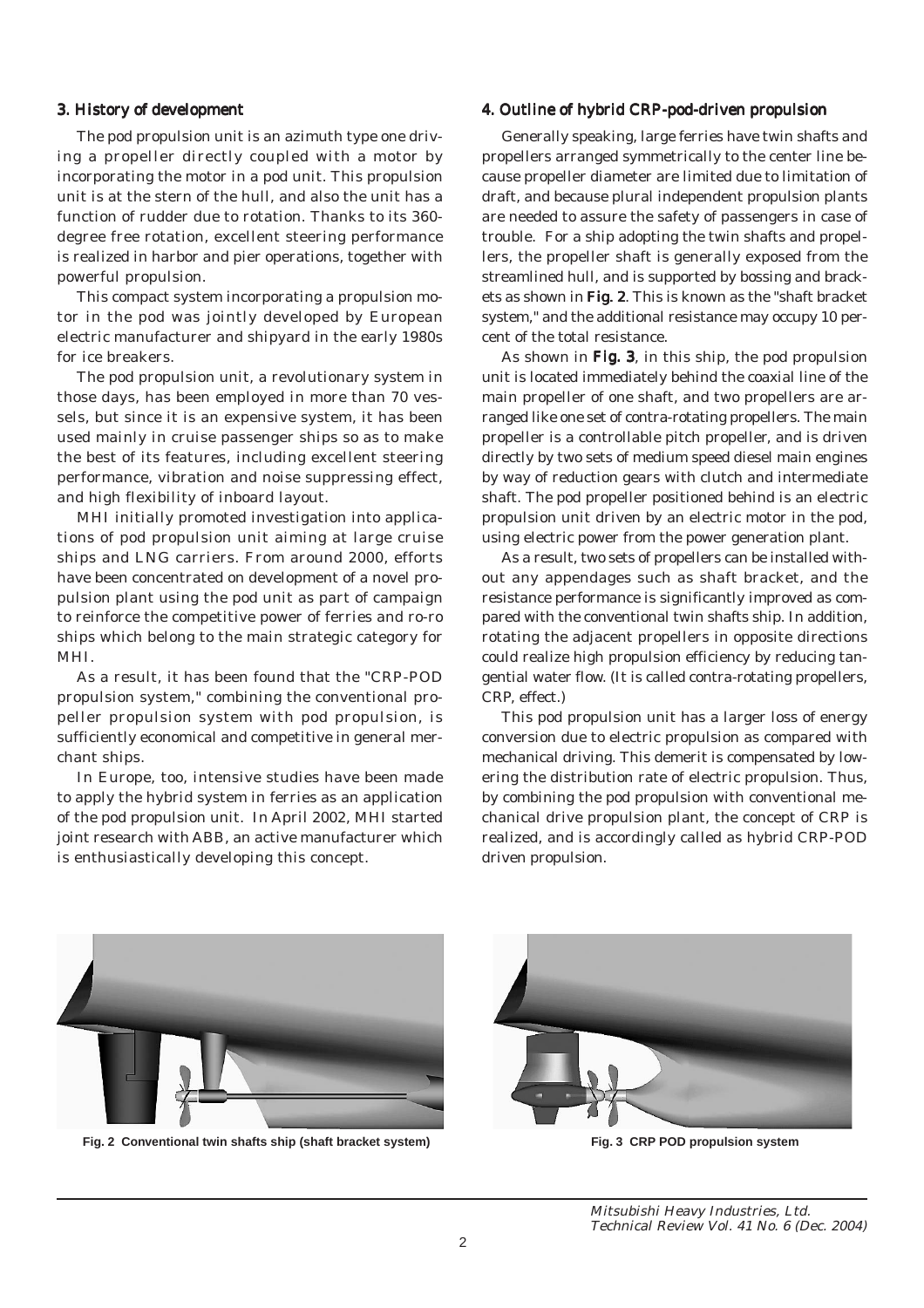

**Fig. 4 Plant comparison**

Fig. 4 compares the conventional mechanical drive twin-shafts system and the hybrid system, and shows that the energy saving effect is as high as 13%.

This plant has the same redundancy as a twin-shafts ship because the two driving systems are completely independent.

#### 5. Technical subjects in development

#### 5.1 Propulsion performance

At the beginning of the development, using the experimental tank at MHI's Nagasaki Research & Development Center and the depressurized towing tank of MARIN in the Netherlands, which is noted for its achievements in pod-driven ships, the resistance and propulsion performance, and propeller fluctuation pressure were investigated.

On the basis of the findings obtained, a hull model for minimizing the resistance at design speed was developed by utilizing computational fluid dynamics (CFD), and this was verified at the Nagasaki R&D Center experimental tank. Fig. 5 shows an example of hull side waveform by CFD.

As a result, along with the effect of optimization of length, residual resistance decrease of 22% is realized as compared with the 30-knot ro-ro ship developed by MHI in 1998, as shown in Fig.  $6$ .

Since the main propeller operates in the wake of the hull, it is important to incorporate a design that reduces generation of cavitation and propeller fluctuation pressure. The essential design points for the pod propeller are avoidance of tip vortex generated from the main propeller, and strength on the fluid force in pod steering condition. The pod propeller was designed jointly with ABB, and perfect verification was achieved.

In the design of both propellers to harmonize with each other as the CRP, numerical calculation by CFD and model verification were executed repeatedly. In numerical calculation, the Navier-Stokes equation was solved in the propeller running state, the flow to the propulsion unit was calculated, the propeller fluid force designed by UQCM (unsteady quasi-continuous method), a numerical propeller calculation method used for years at MHI, was put back to a CFD model by the multiblock lattice structure theory, and a theoretical calculation of high precision was performed.



**Fig. 5 Waveform calculation by CFD**





Mitsubishi Heavy Industries, Ltd. Technical Review Vol. 41 No. 6 (Dec. 2004)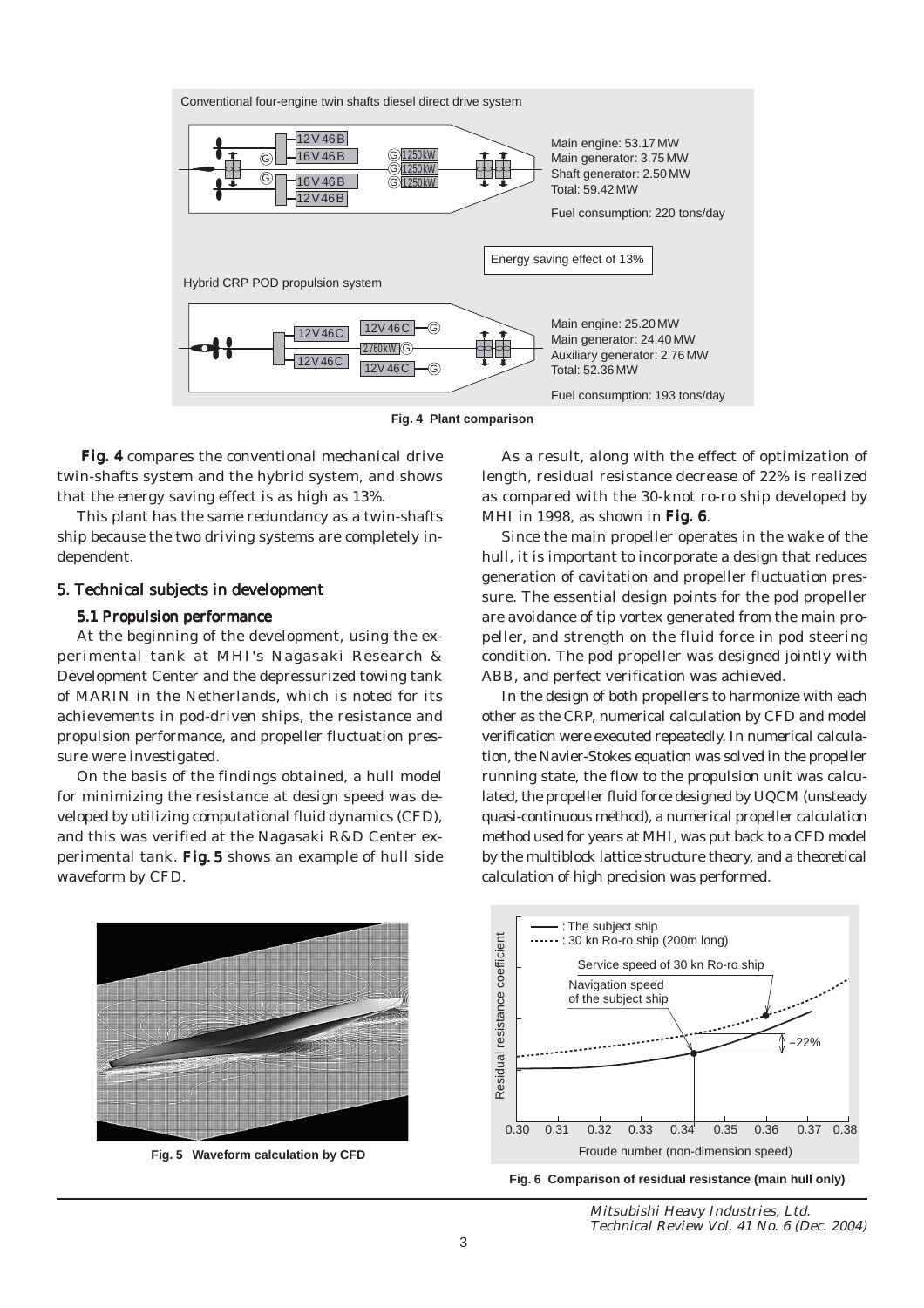

**Fig. 10 Simulation of harbor operation (model test)**

Fig. 7 shows an example of calculation of pressure distribution and speed vector on the pod surface in the propeller running state.

Fig. 8 is an example of cavitation observation using a depressurized towing tank. In the sea trial, the cavitation of actual ship was observed, and the results of estimation were verified.

#### 5.2 Steering performance

The pod propulsion unit features high steering performance. In the hybrid system, steering variations combined with the conventional propulsion system may be considered. Fig. 9 shows three modes of turning track chart: CRP mode, pod alone, and main propeller alone. In the main propeller alone mode, the pod propeller idles and the pod functions as a rudder.

Fig. 10 shows a track of turning-round motion by bow thruster and pod 90-degree steering from the dead slow ahead in the model test. The turning motion is completed in a state close to in-situ head turning motion, and safe and prompt steering is realized in narrow waters in harbor or at piers.

20.00

20.00

The ship has an automatic control system that maintains the output balance of pod and main propellers in the optimum state, and during normal navigation it is possible to operate in CRP mode to accelerate and decelerate the pod and main propellers at the same time by a single main engine telegraph lever. In harbor operation, by changing to the maneuvering mode, the pod and main propellers can be operated independently. The wing operation panel in the wheelhouse includes remote controllers for regulating the thrust of the main propeller, thrust and steering of the pod, and operation of the bow thruster. Although the sense of maneuvering is different from that of existing ships, it can be learned in a short time, and excellent maneuverability has been demonstrated in actual navigation.